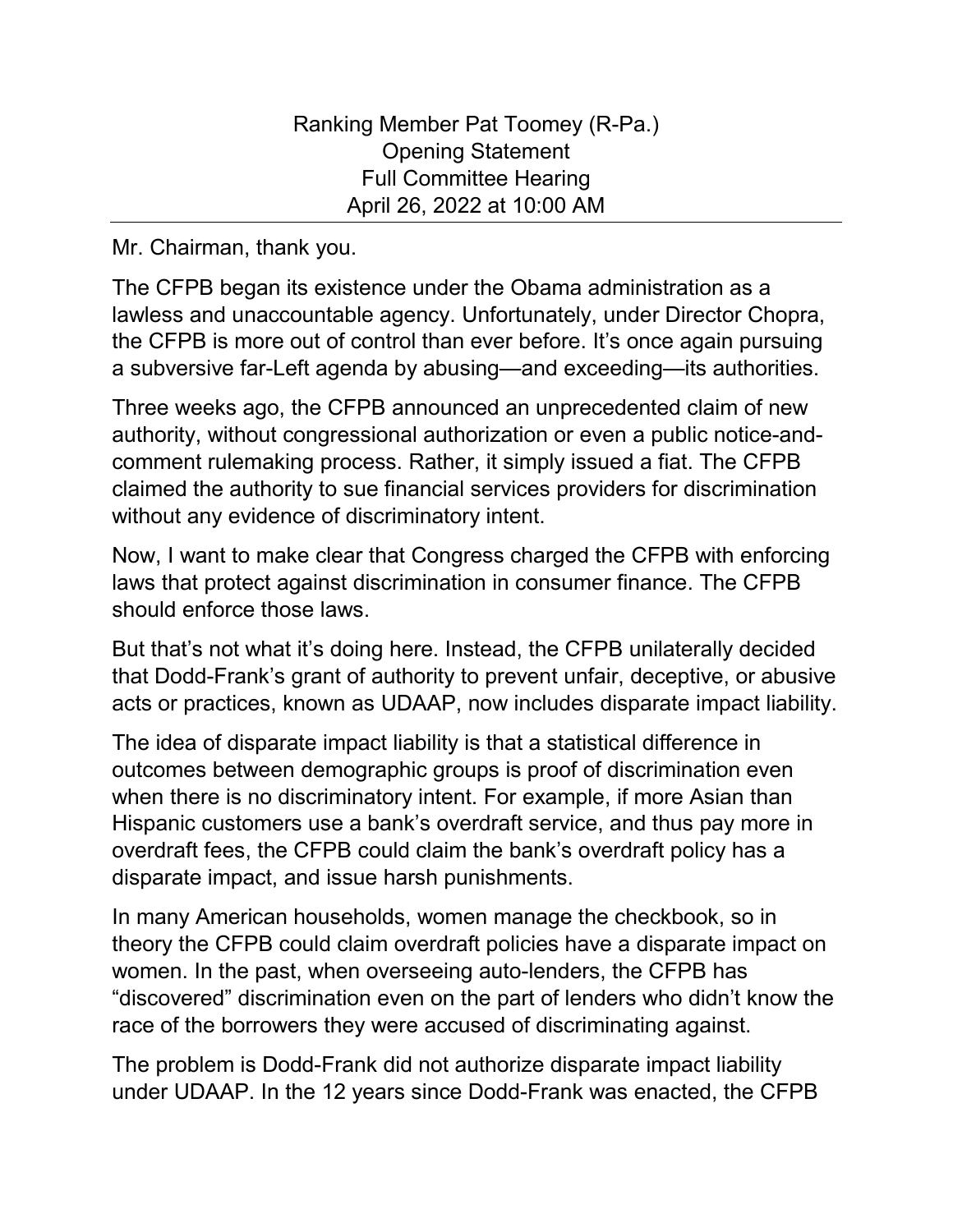has never claimed that the law did. And Congress never contemplated that it would.

That's because Dodd-Frank's unfair acts or practices language was taken from the Federal Trade Commission Act of 1914. And for a century, the FTC has never once treated that language as including disparate impact liability.

To make matters worse, the CFPB implemented this controversial change in law without an open and transparent rulemaking. Instead, the CFPB issued a press release announcing it had updated its supervision manual.

This is all particularly troubling given the Obama CFPB's controversial history with disparate impact enforcement against lenders under the Equal Credit Opportunity Act. That enforcement campaign was not authorized by statute and was based on bad data and a fatally flawed methodology. This notably led Congress to overturn the CFPB's disparate impact guidance for auto lending in 2018.

Now, invoking UDAAP, the CFPB is attempting to supervise for disparate impact not only in lending, but in all consumer financial services and products—in effect extending the very policy that Congress recently overturned. A harmful consequence of this unauthorized stealth rulemaking is that it will create tremendous uncertainty among regulated entities.

Every decision and action businesses take, including even their advertising and marketing, may subject them to disparate impact liability, despite their often having no way of knowing whether a disparate impact will occur. Unfortunately, we can expect the CFPB to continue disregarding its rulemaking obligations in the future.

The CFPB recently changed its rules of adjudication to make it easier to engage in regulation by enforcement. This grossly unfair practice occurs when agencies fail to set clear rules of the road before bringing enforcement actions.

Under these new rules, Director Chopra can bypass an administrative law judge in enforcement cases and rule directly on substantive legal issues. As a result, he can now authorize his staff to bring an enforcement case based on a novel legal theory and then he can personally rule that it's a valid theory.